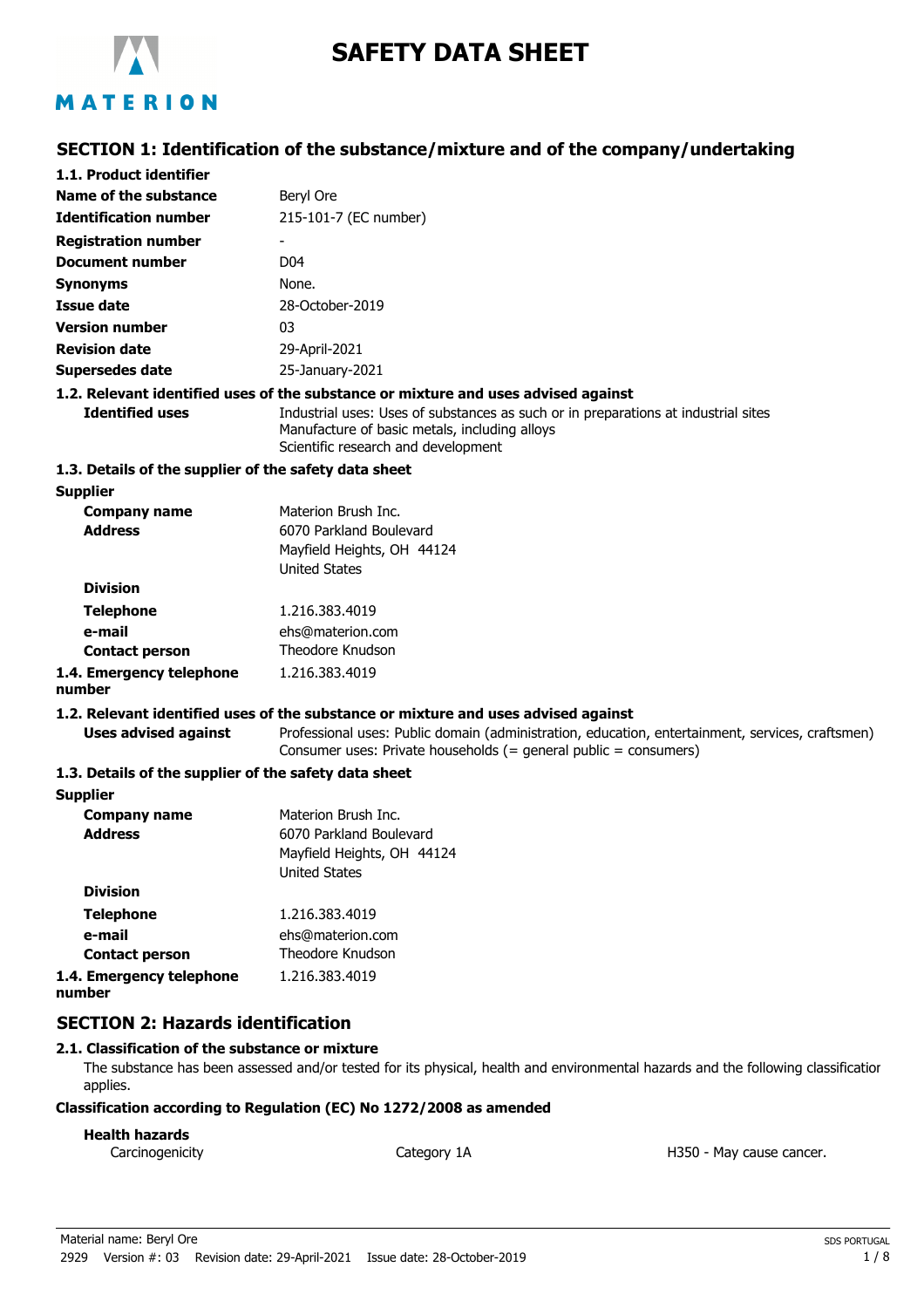**Hazard summary** May cause cancer. Prolonged exposure may cause chronic effects. The material as sold in solid form is generally not considered hazardous. However, if the process involves grinding, melting, cutting or any other process that causes a release of dust or fumes, hazardous levels of airborne particulate could be generated.

#### **2.2. Label elements**

## **Label according to Regulation (EC) No. 1272/2008 as amended**

| <b>Contains:</b>                                         | Beryl Ore                                                                                                                                                                                          |
|----------------------------------------------------------|----------------------------------------------------------------------------------------------------------------------------------------------------------------------------------------------------|
| <b>Hazard pictograms</b>                                 |                                                                                                                                                                                                    |
| <b>Signal word</b>                                       | Danger                                                                                                                                                                                             |
| <b>Hazard statements</b>                                 |                                                                                                                                                                                                    |
| H350                                                     | May cause cancer.                                                                                                                                                                                  |
| <b>Precautionary statements</b>                          |                                                                                                                                                                                                    |
| <b>Prevention</b>                                        |                                                                                                                                                                                                    |
| P <sub>201</sub><br>P <sub>202</sub><br>P <sub>280</sub> | Obtain special instructions before use.<br>Do not handle until all safety precautions have been read and understood.<br>Wear protective gloves/protective clothing/eye protection/face protection. |
| <b>Response</b>                                          |                                                                                                                                                                                                    |
| $P308 + P313$                                            | IF exposed or concerned: Get medical advice/attention.                                                                                                                                             |
| <b>Storage</b>                                           |                                                                                                                                                                                                    |
| P405                                                     | Store locked up.                                                                                                                                                                                   |
| <b>Disposal</b>                                          |                                                                                                                                                                                                    |
| P501                                                     | Dispose of contents/container in accordance with local/regional/national/international regulations.                                                                                                |
| Supplemental label<br>information                        | For further information, please contact the Product Stewardship Department at +1.216.383.4019.                                                                                                     |
| 2.3. Other hazards                                       | Not a PBT or vPvB substance or mixture.                                                                                                                                                            |
|                                                          |                                                                                                                                                                                                    |

## **SECTION 3: Composition/information on ingredients**

**3.1. Substances**

**General information**

| <b>Chemical name</b> | %                                    | No.                    | CAS-No. / EC REACH Registration No. Index No. |                          | <b>Notes</b> |
|----------------------|--------------------------------------|------------------------|-----------------------------------------------|--------------------------|--------------|
| Bervl Ore            | 100                                  | 1302-52-9<br>215-101-7 | $\overline{\phantom{a}}$                      | $\overline{\phantom{0}}$ | #            |
|                      | <b>Classification:</b> Carc. 1A;H350 |                        |                                               |                          |              |

## **SECTION 4: First aid measures**

| <b>General information</b>                                             | If exposed or concerned: get medical attention/advice. Get medical attention if symptoms occur.<br>Wash contaminated clothing before reuse.                                                                                                                                                                                                                                                                                                                                                                                             |
|------------------------------------------------------------------------|-----------------------------------------------------------------------------------------------------------------------------------------------------------------------------------------------------------------------------------------------------------------------------------------------------------------------------------------------------------------------------------------------------------------------------------------------------------------------------------------------------------------------------------------|
| 4.1. Description of first aid measures                                 |                                                                                                                                                                                                                                                                                                                                                                                                                                                                                                                                         |
| <b>Inhalation</b>                                                      | If symptoms develop move victim to fresh air. For breathing difficulties, oxygen may be necessary.<br>Breathing difficulty caused by inhalation of particulate requires immediate removal to fresh air. If<br>breathing has stopped, perform artificial respiration and obtain medical help.                                                                                                                                                                                                                                            |
| <b>Skin contact</b>                                                    | Take off contaminated clothing and wash before reuse. Thoroughly wash skin cuts or wounds to<br>remove all particulate debris from the wound. Seek medical attention for wounds that cannot be<br>thoroughly cleansed. Treat skin cuts and wounds with standard first aid practices such as<br>cleansing, disinfecting and covering to prevent wound infection and contamination before<br>continuing work. Obtain medical help for persistent irritation. Material accidentally implanted or<br>lodged under the skin must be removed. |
| Eye contact                                                            | Immediately flush eyes with plenty of water for at least 15 minutes, lifting lower and upper eyelids<br>occasionally. Get medical attention if symptoms persist.                                                                                                                                                                                                                                                                                                                                                                        |
| <b>Ingestion</b>                                                       | If swallowed, seek medical advice immediately and show this container or label. Induce vomiting<br>immediately as directed by medical personnel. Never give anything by mouth to an unconscious<br>person.                                                                                                                                                                                                                                                                                                                              |
| 4.2. Most important<br>symptoms and effects, both<br>acute and delayed | May cause allergic skin reaction. Prolonged exposure may cause chronic effects.                                                                                                                                                                                                                                                                                                                                                                                                                                                         |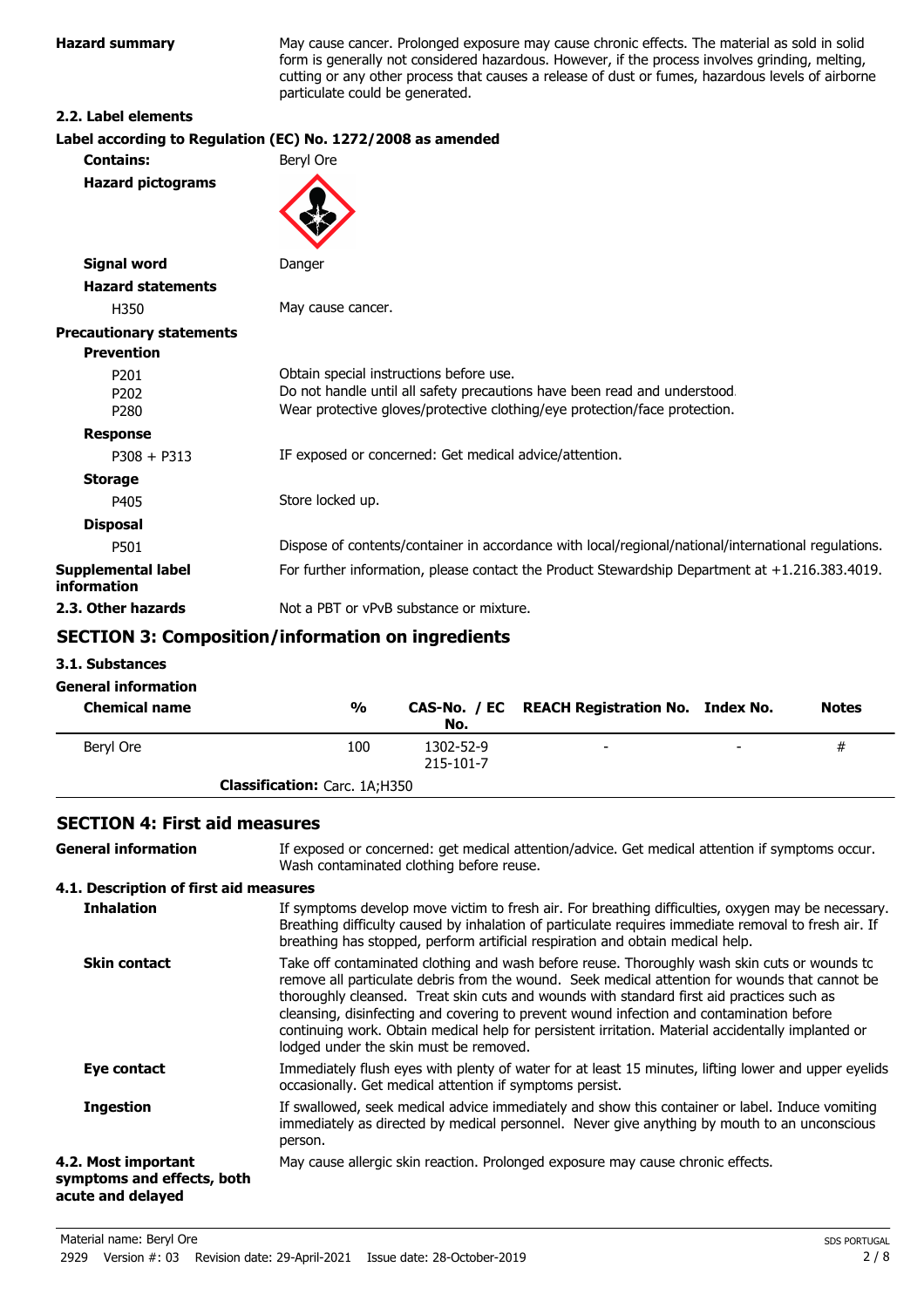| 4.3. Indication of any<br>immediate medical attention<br>and special treatment<br>needed   | Treatment of Chronic Beryllium Disease: There is no known treatment which will cure chronic<br>beryllium disease. Prednisone or other corticosteroids are the most specific treatment currently<br>available. They are directed at suppressing the immunological reaction and can be effective in<br>diminishing signs and symptoms of chronic beryllium disease. In cases where steroid therapy has<br>had only partial or minimal effectiveness, other immunosuppressive agents, such as<br>cyclophosphamide, cyclosporine, or methotrexate, have been used. In view of the potential side<br>effects of all the immunosuppressive medications, including steroids such as prednisone, they<br>should be used only under the direct care of a physician. Other treatment, such as oxygen, inhaled<br>steroids or bronchodilators, may be prescribed by some physicians and can be effective in selected<br>cases. In general, treatment is reserved for cases with significant symptoms and/or significant loss<br>of lung function. The decision about when and with what medication to treat is a judgment<br>situation for individual physicians.<br>In their 2014 official statement on the Diagnosis and Management of Beryllium Sensitivity and<br>Chronic Beryllium Disease, the American Thoracic Society states that "it seems prudent for workers |
|--------------------------------------------------------------------------------------------|---------------------------------------------------------------------------------------------------------------------------------------------------------------------------------------------------------------------------------------------------------------------------------------------------------------------------------------------------------------------------------------------------------------------------------------------------------------------------------------------------------------------------------------------------------------------------------------------------------------------------------------------------------------------------------------------------------------------------------------------------------------------------------------------------------------------------------------------------------------------------------------------------------------------------------------------------------------------------------------------------------------------------------------------------------------------------------------------------------------------------------------------------------------------------------------------------------------------------------------------------------------------------------------------------------------------------------------------------------------|
|                                                                                            | with BeS to avoid all future occupational exposure to beryllium."                                                                                                                                                                                                                                                                                                                                                                                                                                                                                                                                                                                                                                                                                                                                                                                                                                                                                                                                                                                                                                                                                                                                                                                                                                                                                             |
| <b>SECTION 5: Firefighting measures</b>                                                    |                                                                                                                                                                                                                                                                                                                                                                                                                                                                                                                                                                                                                                                                                                                                                                                                                                                                                                                                                                                                                                                                                                                                                                                                                                                                                                                                                               |
| <b>General fire hazards</b>                                                                | No unusual fire or explosion hazards noted.                                                                                                                                                                                                                                                                                                                                                                                                                                                                                                                                                                                                                                                                                                                                                                                                                                                                                                                                                                                                                                                                                                                                                                                                                                                                                                                   |
| 5.1. Extinguishing media<br><b>Suitable extinguishing</b><br>media                         | Water fog. Foam. Dry chemical powder. Carbon dioxide (CO2).                                                                                                                                                                                                                                                                                                                                                                                                                                                                                                                                                                                                                                                                                                                                                                                                                                                                                                                                                                                                                                                                                                                                                                                                                                                                                                   |
| <b>Unsuitable extinguishing</b><br>media                                                   | Do not use water jet as an extinguisher, as this will spread the fire.                                                                                                                                                                                                                                                                                                                                                                                                                                                                                                                                                                                                                                                                                                                                                                                                                                                                                                                                                                                                                                                                                                                                                                                                                                                                                        |
| 5.2. Special hazards arising<br>from the substance or<br>mixture                           | During fire, gases hazardous to health may be formed.                                                                                                                                                                                                                                                                                                                                                                                                                                                                                                                                                                                                                                                                                                                                                                                                                                                                                                                                                                                                                                                                                                                                                                                                                                                                                                         |
| 5.3. Advice for firefighters<br><b>Special protective</b><br>equipment for<br>firefighters | Self-contained breathing apparatus and full protective clothing must be worn in case of fire.                                                                                                                                                                                                                                                                                                                                                                                                                                                                                                                                                                                                                                                                                                                                                                                                                                                                                                                                                                                                                                                                                                                                                                                                                                                                 |
| <b>Special firefighting</b><br>procedures                                                  | Use water spray to cool unopened containers.                                                                                                                                                                                                                                                                                                                                                                                                                                                                                                                                                                                                                                                                                                                                                                                                                                                                                                                                                                                                                                                                                                                                                                                                                                                                                                                  |
| <b>Specific methods</b>                                                                    | Use standard firefighting procedures and consider the hazards of other involved materials.                                                                                                                                                                                                                                                                                                                                                                                                                                                                                                                                                                                                                                                                                                                                                                                                                                                                                                                                                                                                                                                                                                                                                                                                                                                                    |
| <b>SECTION 6: Accidental release measures</b>                                              |                                                                                                                                                                                                                                                                                                                                                                                                                                                                                                                                                                                                                                                                                                                                                                                                                                                                                                                                                                                                                                                                                                                                                                                                                                                                                                                                                               |
|                                                                                            | 6.1. Personal precautions, protective equipment and emergency procedures                                                                                                                                                                                                                                                                                                                                                                                                                                                                                                                                                                                                                                                                                                                                                                                                                                                                                                                                                                                                                                                                                                                                                                                                                                                                                      |
| personnel                                                                                  | For non-emergency Keep unnecessary personnel away. Keep people away from and upwind of spill/leak. Wear<br>appropriate protective equipment and clothing during clean-up. Ensure adequate ventilation. Local<br>authorities should be advised if significant spillages cannot be contained. For personal protection,<br>see section 8 of the SDS.                                                                                                                                                                                                                                                                                                                                                                                                                                                                                                                                                                                                                                                                                                                                                                                                                                                                                                                                                                                                             |
| For emergency<br>responders                                                                | Keep unnecessary personnel away. Use personal protection recommended in Section 8 of the SDS.                                                                                                                                                                                                                                                                                                                                                                                                                                                                                                                                                                                                                                                                                                                                                                                                                                                                                                                                                                                                                                                                                                                                                                                                                                                                 |
| <b>6.2. Environmental</b><br>precautions                                                   | Avoid discharge into drains, water courses or onto the ground.                                                                                                                                                                                                                                                                                                                                                                                                                                                                                                                                                                                                                                                                                                                                                                                                                                                                                                                                                                                                                                                                                                                                                                                                                                                                                                |
| 6.3. Methods and material for<br>containment and cleaning up                               | Stop the flow of material, if this is without risk. Following product recovery, flush area with water.<br>Put material in suitable, covered, labeled containers.                                                                                                                                                                                                                                                                                                                                                                                                                                                                                                                                                                                                                                                                                                                                                                                                                                                                                                                                                                                                                                                                                                                                                                                              |
| 6.4. Reference to other<br>sections                                                        | For personal protection, see section 8. For waste disposal, see section 13.                                                                                                                                                                                                                                                                                                                                                                                                                                                                                                                                                                                                                                                                                                                                                                                                                                                                                                                                                                                                                                                                                                                                                                                                                                                                                   |
| <b>SECTION 7: Handling and storage</b>                                                     |                                                                                                                                                                                                                                                                                                                                                                                                                                                                                                                                                                                                                                                                                                                                                                                                                                                                                                                                                                                                                                                                                                                                                                                                                                                                                                                                                               |
| 7.1. Precautions for safe<br>handling                                                      | Obtain special instructions before use. Do not handle until all safety precautions have been read<br>and understood. Avoid prolonged exposure. Should be handled in closed systems, if possible.<br>Provide adequate ventilation. Wear appropriate personal protective equipment. Observe good<br>industrial hygiene practices.                                                                                                                                                                                                                                                                                                                                                                                                                                                                                                                                                                                                                                                                                                                                                                                                                                                                                                                                                                                                                               |
| 7.2. Conditions for safe<br>storage, including any<br>incompatibilities                    | Store locked up. Store in tightly closed container. Store away from incompatible materials (see<br>Section 10 of the SDS).                                                                                                                                                                                                                                                                                                                                                                                                                                                                                                                                                                                                                                                                                                                                                                                                                                                                                                                                                                                                                                                                                                                                                                                                                                    |
| 7.3. Specific end use(s)                                                                   | Not available.                                                                                                                                                                                                                                                                                                                                                                                                                                                                                                                                                                                                                                                                                                                                                                                                                                                                                                                                                                                                                                                                                                                                                                                                                                                                                                                                                |
|                                                                                            | <b>SECTION 8: Exposure controls/personal protection</b>                                                                                                                                                                                                                                                                                                                                                                                                                                                                                                                                                                                                                                                                                                                                                                                                                                                                                                                                                                                                                                                                                                                                                                                                                                                                                                       |
| 8.1. Control parameters                                                                    |                                                                                                                                                                                                                                                                                                                                                                                                                                                                                                                                                                                                                                                                                                                                                                                                                                                                                                                                                                                                                                                                                                                                                                                                                                                                                                                                                               |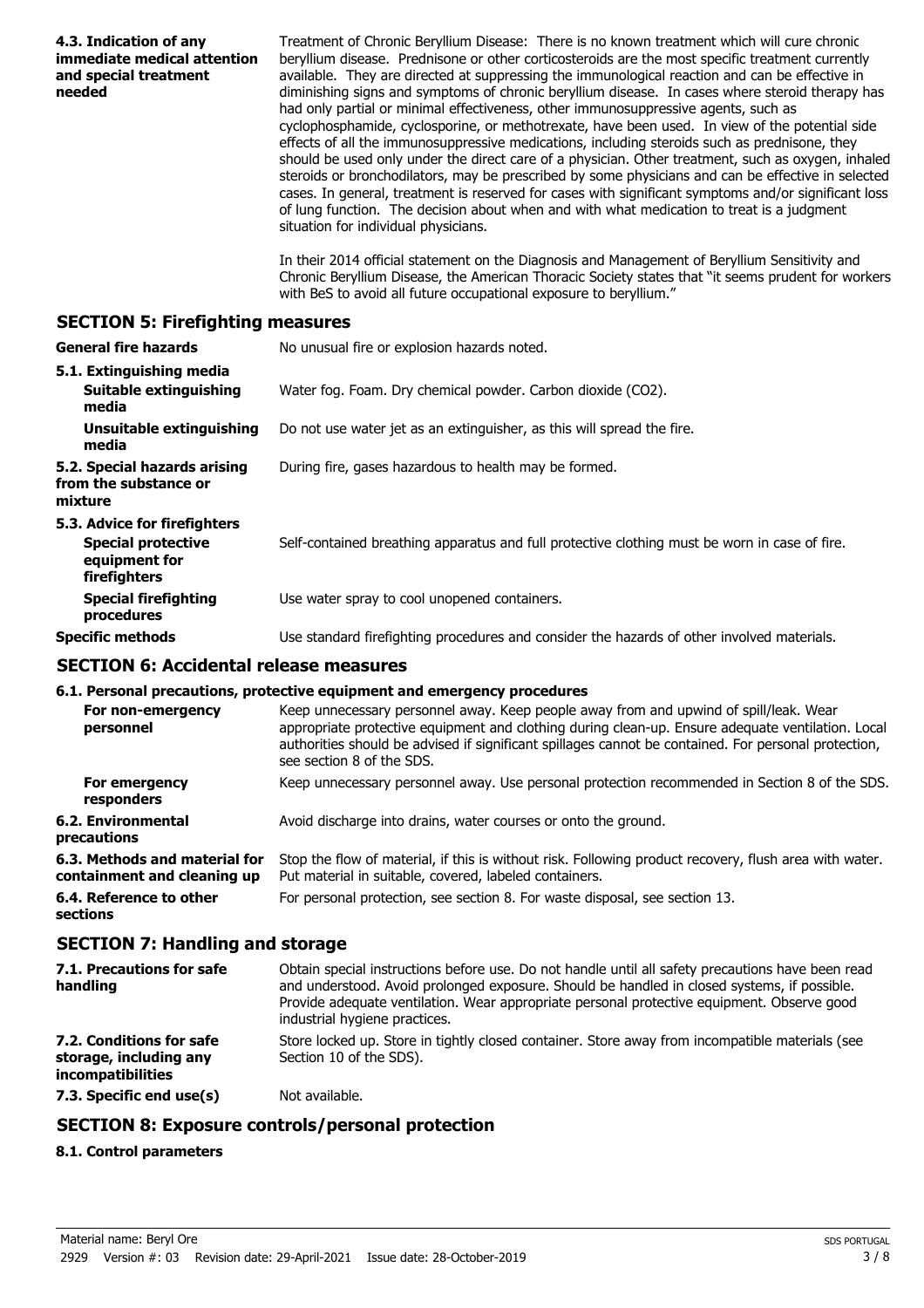| <b>Material</b>                                      | EU. OELs, Directive 2004/37/EC on carcinogen and mutagens from Annex III, Part A<br><b>Type</b>                                                                                                                                                                                                                                                                                                                                                                                                                                                                                                                                                                                                                                              | Value | Form                |  |
|------------------------------------------------------|----------------------------------------------------------------------------------------------------------------------------------------------------------------------------------------------------------------------------------------------------------------------------------------------------------------------------------------------------------------------------------------------------------------------------------------------------------------------------------------------------------------------------------------------------------------------------------------------------------------------------------------------------------------------------------------------------------------------------------------------|-------|---------------------|--|
| Beryl Ore (CAS 1302-52-9)                            | 0,0002 mg/m3<br><b>TWA</b>                                                                                                                                                                                                                                                                                                                                                                                                                                                                                                                                                                                                                                                                                                                   |       | Inhalable fraction. |  |
| <b>Biological limit values</b>                       | No biological exposure limits noted for the ingredient(s).                                                                                                                                                                                                                                                                                                                                                                                                                                                                                                                                                                                                                                                                                   |       |                     |  |
| <b>Recommended monitoring</b><br>procedures          | VENTILATION: Good general ventilation (typically 10 air changes per hour) should be used.<br>Ventilation rates should be matched to conditions. If applicable, use process enclosures, local<br>exhaust ventilation, or other engineering controls to maintain airborne levels below recommended<br>exposure limits. If exposure limits have not been established, maintain airborne levels to an<br>acceptable level.                                                                                                                                                                                                                                                                                                                       |       |                     |  |
|                                                      | Whenever possible, the use of local exhaust ventilation or other engineering controls is the<br>preferred method of controlling exposure to airborne particulate. Where utilized, exhaust inlets to<br>the ventilation system must be positioned as close as possible to the source of airborne generation.<br>Avoid disruption of the airflow in the area of a local exhaust inlet by equipment such as a<br>man-cooling fan. Check ventilation equipment regularly to ensure it is functioning properly. Provide<br>training on the use and operation of ventilation to all users. Use qualified professionals to design<br>and install ventilation systems.                                                                               |       |                     |  |
|                                                      | WET METHODS: Machining operations are usually performed under a liquid lubricant/coolant flood<br>which assists in reducing airborne particulate. However, the cycling through of machine coolant<br>containing finely divided particulate in suspension can result in the concentration building to a point<br>where the particulate may become airborne during use. Certain processes such as sanding and<br>grinding may require complete hooded containment and local exhaust ventilation. Prevent coolant<br>from splashing onto floor areas, external structures or operators' clothing. Utilize a coolant filtering<br>system to remove particulate from the coolant.                                                                 |       |                     |  |
|                                                      | WORK PRACTICES: Develop work practices and procedures that prevent particulate from coming<br>in contact with worker skin, hair, or personal clothing. If work practices and/or procedures are<br>ineffective in controlling airborne exposure or visual particulate from deposition on skin, hair, or<br>clothing, provide appropriate cleaning/washing facilities. Procedures should be written that clearly<br>communicate the facility's requirements for protective clothing and personal hygiene. These<br>clothing and personal hygiene requirements help keep particulate from being spread to<br>non-production areas or from being taken home by the worker. Never use compressed air to clean<br>work clothing or other surfaces. |       |                     |  |
|                                                      | Fabrication processes may leave a residue of particulate on the surface of parts, products or<br>equipment that could result in employee exposure during subsequent material handling activities.<br>As necessary, clean loose particulate from parts between processing steps. As a standard hygiene<br>practice, wash hands before eating or smoking.                                                                                                                                                                                                                                                                                                                                                                                      |       |                     |  |
|                                                      | HOUSEKEEPING: Use vacuum and wet cleaning methods for particulate removal from surfaces. Be<br>certain to de-energize electrical systems, as necessary, before beginning wet cleaning. Use vacuum<br>cleaners with high efficiency particulate air (HEPA). Do not use compressed air, brooms, or<br>conventional vacuum cleaners to remove particulate from surfaces as this activity can result in<br>elevated exposures to airborne particulate. Follow the manufacturer's instructions when performing<br>maintenance on HEPA filtered vacuums used to clean hazardous materials.                                                                                                                                                         |       |                     |  |
| Derived no effect levels<br>(DNELs)                  | Not available.                                                                                                                                                                                                                                                                                                                                                                                                                                                                                                                                                                                                                                                                                                                               |       |                     |  |
| <b>Predicted no effect</b><br>concentrations (PNECs) | Not available.                                                                                                                                                                                                                                                                                                                                                                                                                                                                                                                                                                                                                                                                                                                               |       |                     |  |
| 8.2. Exposure controls                               |                                                                                                                                                                                                                                                                                                                                                                                                                                                                                                                                                                                                                                                                                                                                              |       |                     |  |
| <b>Appropriate engineering</b><br>controls           | Ensure adequate ventilation, especially in confined areas.                                                                                                                                                                                                                                                                                                                                                                                                                                                                                                                                                                                                                                                                                   |       |                     |  |
|                                                      | Individual protection measures, such as personal protective equipment                                                                                                                                                                                                                                                                                                                                                                                                                                                                                                                                                                                                                                                                        |       |                     |  |
| <b>General information</b>                           | Not available.                                                                                                                                                                                                                                                                                                                                                                                                                                                                                                                                                                                                                                                                                                                               |       |                     |  |
| <b>Eye/face protection</b>                           | Wear approved safety glasses, goggles, face shield and/or welder's helmet when risk of eye injury<br>is present, particularly during operations that generate dust, mist or fume.                                                                                                                                                                                                                                                                                                                                                                                                                                                                                                                                                            |       |                     |  |
| <b>Skin protection</b>                               |                                                                                                                                                                                                                                                                                                                                                                                                                                                                                                                                                                                                                                                                                                                                              |       |                     |  |
| - Hand protection                                    | Wear gloves to prevent contact with particulate or solutions. Wear gloves to prevent metal cuts and<br>skin abrasions during handling.                                                                                                                                                                                                                                                                                                                                                                                                                                                                                                                                                                                                       |       |                     |  |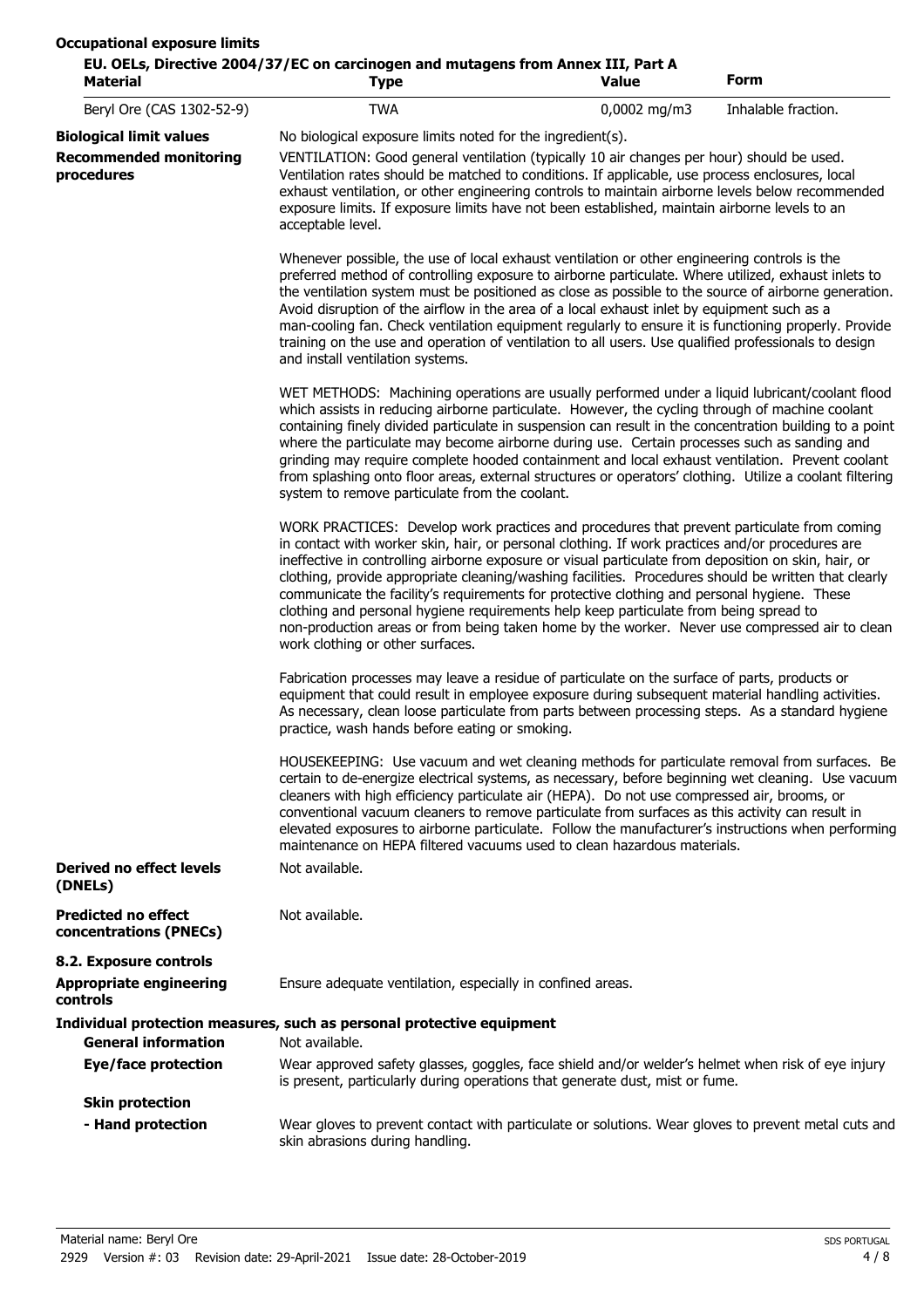| - Other                                          | Personal protection equipment should be chosen according to the CEN standards and in discussion<br>with the supplier of the personal protective equipment. Protective overgarments or work clothing<br>must be worn by persons who may become contaminated with particulate during activities. Skin<br>contact with this material may cause, in some sensitive individuals, an allergic dermal response.<br>Particulate that becomes lodged under the skin has the potential to induce sensitization and skin<br>lesions.                                                                                                                                                                                                                                                                |
|--------------------------------------------------|------------------------------------------------------------------------------------------------------------------------------------------------------------------------------------------------------------------------------------------------------------------------------------------------------------------------------------------------------------------------------------------------------------------------------------------------------------------------------------------------------------------------------------------------------------------------------------------------------------------------------------------------------------------------------------------------------------------------------------------------------------------------------------------|
| <b>Respiratory protection</b>                    | When airborne exposures exceed or have the potential to exceed the occupational exposure limits,<br>approved respirators must be used as specified by an Industrial Hygienist or other qualified<br>professional. Respirator users must be medically evaluated to determine if they are physically<br>capable of wearing a respirator. Quantitative and/or qualitative fit testing and respirator training<br>must be satisfactorily completed by all personnel prior to respirator use. Users of tight fitting<br>respirators must be clean shaven on those areas of the face where the respirator seal contacts the<br>face. Use pressure-demand airline respirators when performing jobs with high potential exposures<br>such as changing filters in a baghouse air cleaning device. |
| <b>Thermal hazards</b>                           | Not applicable.                                                                                                                                                                                                                                                                                                                                                                                                                                                                                                                                                                                                                                                                                                                                                                          |
| <b>Hygiene measures</b>                          | Handle in accordance with good industrial hygiene and safety practices.                                                                                                                                                                                                                                                                                                                                                                                                                                                                                                                                                                                                                                                                                                                  |
| <b>Environmental exposure</b><br><b>controls</b> | Environmental manager must be informed of all major releases.                                                                                                                                                                                                                                                                                                                                                                                                                                                                                                                                                                                                                                                                                                                            |

## **SECTION 9: Physical and chemical properties**

## **9.1. Information on basic physical and chemical properties**

| <b>Appearance</b>                                   |                                     |
|-----------------------------------------------------|-------------------------------------|
| <b>Physical state</b>                               | Solid.                              |
| Form                                                | Hexagonal prisms                    |
| Colour                                              | Various.                            |
| Odour                                               | None.                               |
| <b>Odour threshold</b>                              | Not applicable.                     |
| рH                                                  | Not applicable.                     |
| <b>Melting point/freezing point</b>                 | 1650 °C (3002 °F) / Not applicable. |
| Initial boiling point and<br>boiling range          | Not applicable.                     |
| Flash point                                         | Not applicable.                     |
| <b>Evaporation rate</b>                             | Not applicable.                     |
| <b>Flammability (solid, gas)</b>                    | None known.                         |
| <b>Upper/lower flammability or explosive limits</b> |                                     |
| <b>Flammability limit - lower</b><br>(%)            | Not applicable.                     |
| <b>Flammability limit -</b><br>upper $(\% )$        | Not applicable.                     |
| <b>Explosive limit - lower (</b><br>%)              | Not applicable.                     |
| <b>Explosive limit - upper</b><br>(%)               | Not applicable.                     |
| <b>Vapour pressure</b>                              | Not applicable.                     |
| <b>Vapour density</b>                               | Not applicable.                     |
| <b>Relative density</b>                             | Not applicable.                     |
| Solubility(ies)                                     |                                     |
| <b>Solubility (water)</b>                           | Insoluble.                          |
| Solubility (other)                                  | Soluble in acids and strong bases   |
| <b>Partition coefficient</b><br>(n-octanol/water)   | Not applicable.                     |
| <b>Auto-ignition temperature</b>                    | Not applicable.                     |
| <b>Decomposition temperature</b>                    | Not applicable.                     |
| <b>Viscosity</b>                                    | Not applicable.                     |
| <b>Explosive properties</b>                         | Not explosive.                      |
| <b>Oxidising properties</b>                         | Not oxidising.                      |
| 9.2. Other information                              |                                     |
| <b>Density</b>                                      | 2,64 g/cm3 estimated                |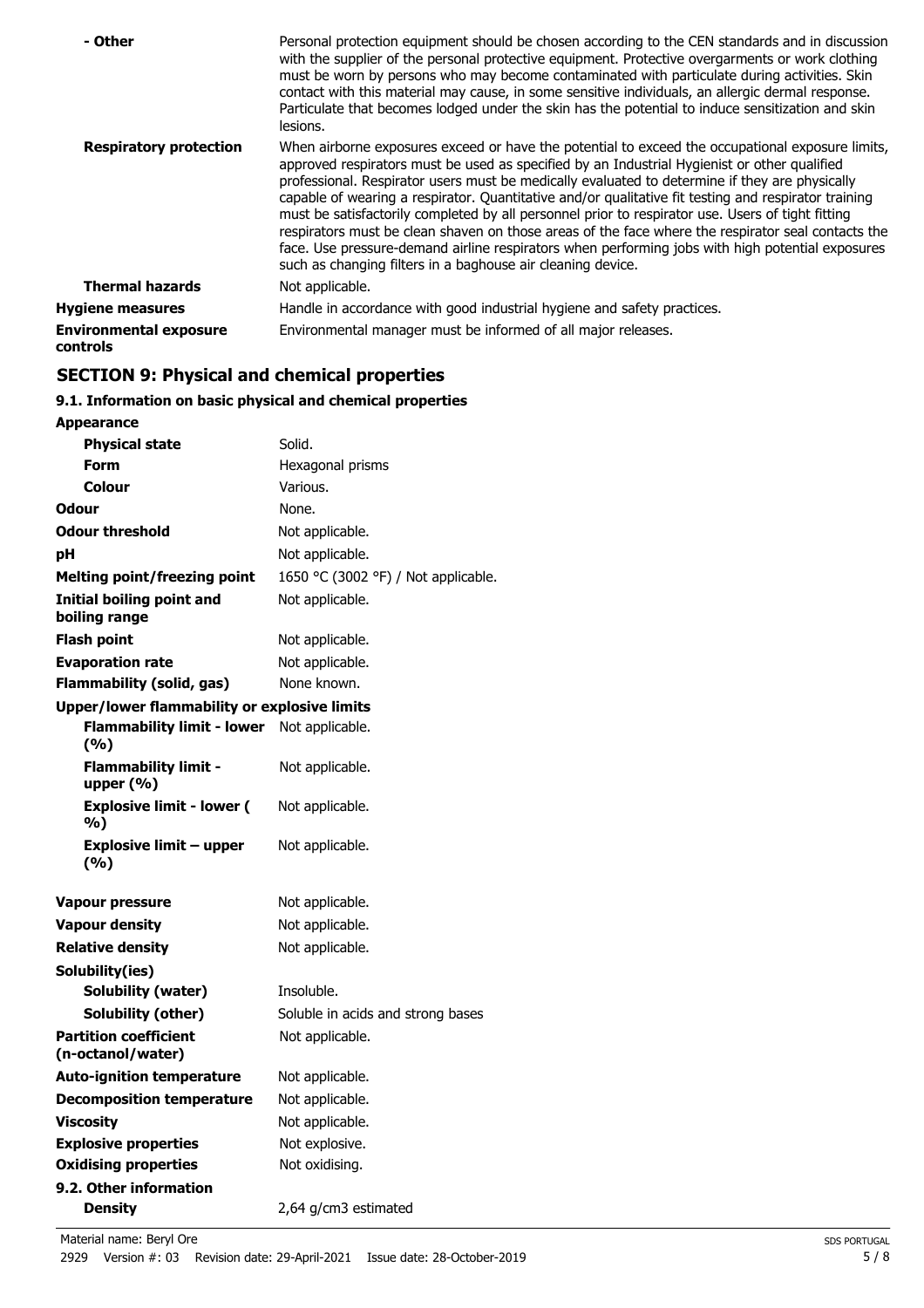| Molecular formula       | Al2-018-Si6,3Be |
|-------------------------|-----------------|
| <b>Molecular weight</b> | 537,5 g/mol     |

## **SECTION 10: Stability and reactivity**

| 10.1. Reactivity                            | The product is stable and non-reactive under normal conditions of use, storage and transport.                              |
|---------------------------------------------|----------------------------------------------------------------------------------------------------------------------------|
| 10.2. Chemical stability                    | Material is stable under normal conditions.                                                                                |
| 10.3. Possibility of hazardous<br>reactions | No dangerous reaction known under conditions of normal use.                                                                |
| 10.4. Conditions to avoid                   | Keep away from heat, hot surfaces, sparks, open flames and other ignition sources. Contact with<br>incompatible materials. |
| 10.5. Incompatible materials                | Strong oxidising agents.                                                                                                   |
| 10.6. Hazardous<br>decomposition products   | No hazardous decomposition products are known.                                                                             |

## **SECTION 11: Toxicological information**

| SLCTION II. TOXICOlOGICAI IIIIOHIAGUUI                |                                                                                                                          |  |  |
|-------------------------------------------------------|--------------------------------------------------------------------------------------------------------------------------|--|--|
| <b>General information</b>                            | Occupational exposure to the substance or mixture may cause adverse effects.                                             |  |  |
| <b>Information on likely routes of exposure</b>       |                                                                                                                          |  |  |
| <b>Inhalation</b>                                     | Prolonged inhalation may be harmful.                                                                                     |  |  |
| <b>Skin contact</b>                                   | No adverse effects due to skin contact are expected.                                                                     |  |  |
| Eye contact                                           | Direct contact with eyes may cause temporary irritation.                                                                 |  |  |
| <b>Ingestion</b>                                      | May cause discomfort if swallowed. However, ingestion is not likely to be a primary route of<br>occupational exposure.   |  |  |
| <b>Symptoms</b>                                       | Exposure may cause temporary irritation, redness, or discomfort.                                                         |  |  |
| 11.1. Information on toxicological effects            |                                                                                                                          |  |  |
| <b>Acute toxicity</b>                                 | Not known.                                                                                                               |  |  |
| <b>Skin corrosion/irritation</b>                      | Due to partial or complete lack of data the classification is not possible.                                              |  |  |
| Serious eye damage/eye<br>irritation                  | Due to partial or complete lack of data the classification is not possible.                                              |  |  |
| <b>Respiratory sensitisation</b>                      | Due to partial or complete lack of data the classification is not possible.                                              |  |  |
| <b>Skin sensitisation</b>                             | Due to partial or complete lack of data the classification is not possible.                                              |  |  |
| <b>Germ cell mutagenicity</b>                         | Due to partial or complete lack of data the classification is not possible.                                              |  |  |
| Carcinogenicity                                       | May cause cancer.                                                                                                        |  |  |
|                                                       | <b>IARC Monographs. Overall Evaluation of Carcinogenicity</b>                                                            |  |  |
| Beryl Ore (CAS 1302-52-9)                             | 1 Carcinogenic to humans.                                                                                                |  |  |
| <b>Reproductive toxicity</b>                          | Due to partial or complete lack of data the classification is not possible.                                              |  |  |
| Specific target organ toxicity<br>- single exposure   | Due to partial or complete lack of data the classification is not possible.                                              |  |  |
| Specific target organ toxicity<br>- repeated exposure | Due to partial or complete lack of data the classification is not possible.                                              |  |  |
| <b>Aspiration hazard</b>                              | Due to partial or complete lack of data the classification is not possible.                                              |  |  |
| Mixture versus substance<br>information               | No information available.                                                                                                |  |  |
| <b>Other information</b>                              | Not available.                                                                                                           |  |  |
| <b>SECTION 12: Ecological information</b>             |                                                                                                                          |  |  |
| 12.1. Toxicity                                        | Due to partial or complete lack of data the classification for hazardous to the aquatic environment,<br>is not possible. |  |  |
| 12.2. Persistence and<br>degradability                | No data is available on the degradability of this substance.                                                             |  |  |
| 12.3. Bioaccumulative<br>potential                    | No data available.                                                                                                       |  |  |

Not available.

**Partition coefficient n-octanol/water (log Kow)**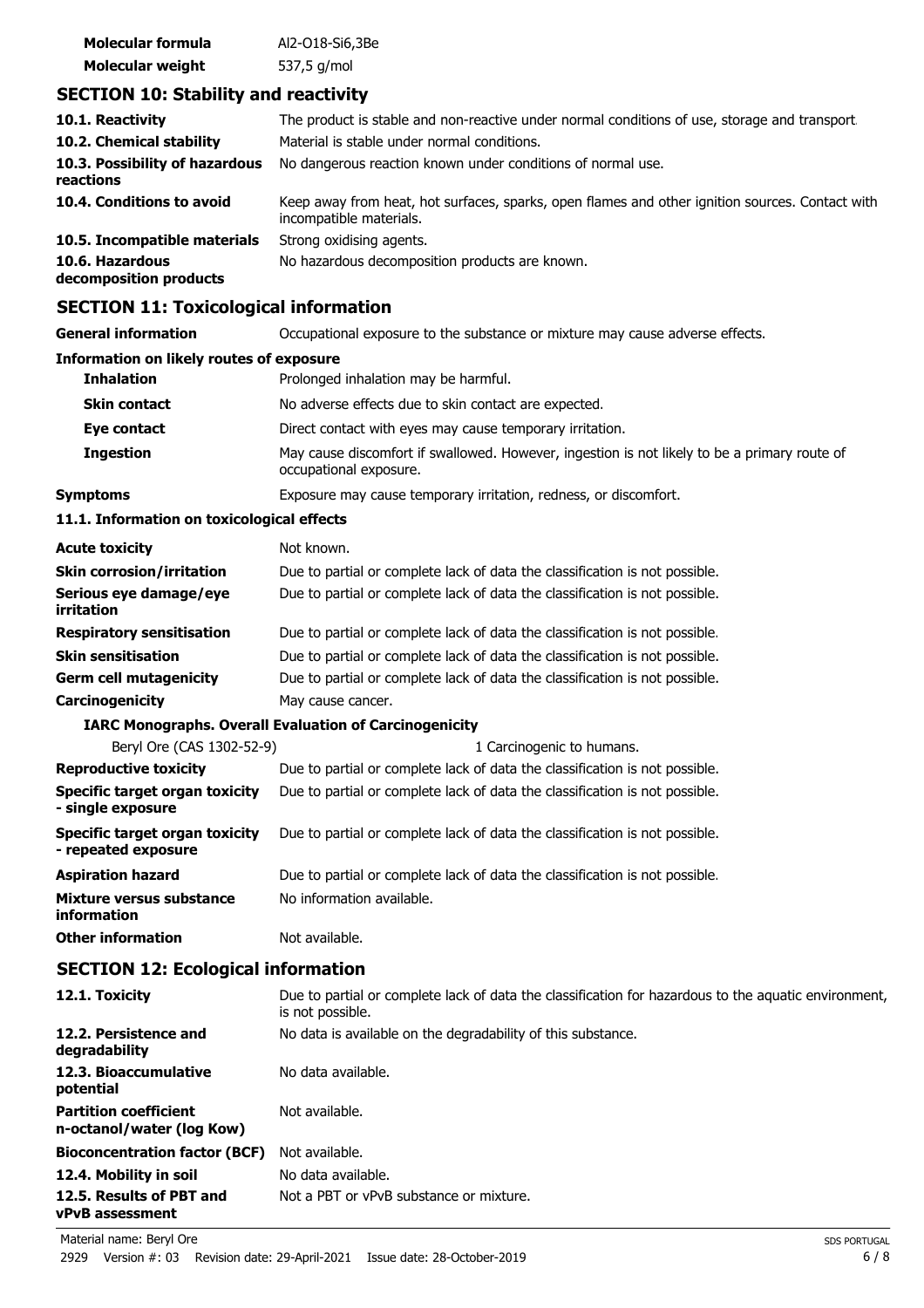## **SECTION 13: Disposal considerations**

#### **13.1. Waste treatment methods**

| <b>Residual waste</b>                                                | Dispose of in accordance with local regulations. Empty containers or liners may retain some product<br>residues. This material and its container must be disposed of in a safe manner (see: Disposal<br>instructions).                                |
|----------------------------------------------------------------------|-------------------------------------------------------------------------------------------------------------------------------------------------------------------------------------------------------------------------------------------------------|
| <b>Contaminated packaging</b>                                        | Since emptied containers may retain product residue, follow label warnings even after container is<br>emptied. Empty containers should be taken to an approved waste handling site for recycling or<br>disposal.                                      |
| <b>EU waste code</b>                                                 | The Waste code should be assigned in discussion between the user, the producer and the waste<br>disposal company.                                                                                                                                     |
| <b>Disposal</b><br>methods/information<br><b>Special precautions</b> | Collect and reclaim or dispose in sealed containers at licensed waste disposal site. Dispose of<br>contents/container in accordance with local/regional/national/international regulations.<br>Dispose in accordance with all applicable regulations. |
|                                                                      |                                                                                                                                                                                                                                                       |

## **SECTION 14: Transport information**

### **ADR**

14.1. - 14.6.: Not regulated as dangerous goods.

**RID**

14.1. - 14.6.: Not regulated as dangerous goods.

#### **ADN**

14.1. - 14.6.: Not regulated as dangerous goods.

## **IATA**

14.1. - 14.6.: Not regulated as dangerous goods.

### **IMDG**

14.1. - 14.6.: Not regulated as dangerous goods.

## **SECTION 15: Regulatory information**

### **15.1. Safety, health and environmental regulations/legislation specific for the substance or mixture**

#### **EU regulations**

**Regulation (EC) No. 1005/2009 on substances that deplete the ozone layer, Annex I and II, as amended** Not listed.

**Regulation (EU) 2019/1021 On persistent organic pollutants (recast), as amended**

Not listed.

**Regulation (EU) No. 649/2012 concerning the export and import of dangerous chemicals, Annex I, Part 1 as amended**

Not listed.

**Regulation (EU) No. 649/2012 concerning the export and import of dangerous chemicals, Annex I, Part 2 as amended**

Not listed.

**Regulation (EU) No. 649/2012 concerning the export and import of dangerous chemicals, Annex I, Part 3 as amended**

Not listed.

**Regulation (EU) No. 649/2012 concerning the export and import of dangerous chemicals, Annex V as amended** Not listed.

**Regulation (EC) No. 166/2006 Annex II Pollutant Release and Transfer Registry, as amended** Not listed.

## **Regulation (EC) No. 1907/2006, REACH Article 59(10) Candidate List as currently published by ECHA** Not listed.

## **Authorisations**

**Regulation (EC) No. 1907/2006, REACH Annex XIV Substances subject to authorization, as amended** Not listed.

## **Restrictions on use**

**Regulation (EC) No. 1907/2006, REACH Annex XVII Substances subject to restriction on marketing and use as amended**

Not listed.